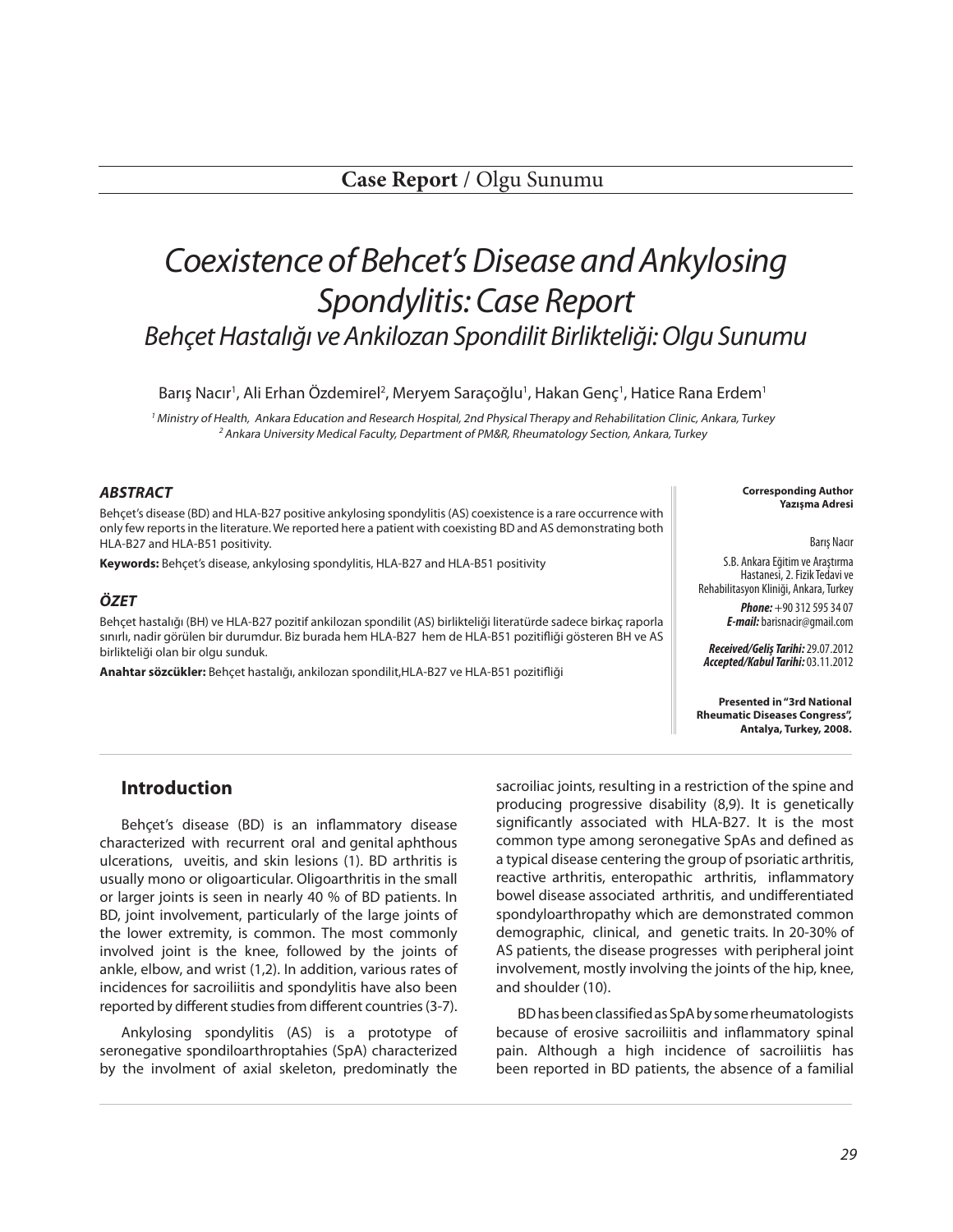| Nacır B<br>et al<br>Behcet's Disease and Ankylosing S<br>Spondylitis | 16:29-33<br>' PMR<br>$2013 \leq r$<br>Der 2013: 16: 29-33<br>$\kappa$ |
|----------------------------------------------------------------------|-----------------------------------------------------------------------|
|                                                                      |                                                                       |

relationship with other SpAs in seronegative SpA group and higher association with HLA-B51 than with HLA-B27 suggest that BD should not be classified in seronegative SpAs (11,12). Co-existence of BD and HLA-B27 positive AS is a very rare occasion, with very few reports in the literature (10,12-17).

This report has presented an HLA-B51 and HLA-B27 positive patient with coexisting BD and AS based on clinical and laboratory findings.

## **Case Report**

A 46-year-old patient was admitted to our outpatient clinic with the complaints of low back pain of 6 months that increased at rest, particularly in the mornings, and decreased with activity and the complaints of pain in the right ankle without any inflammatory sign including swelling. The history of the patient revealed recurrent oral aphthous ulcerations (5-6 times a year) for the last 10 years, 4-5 skin lesions on the anterior surface of the tibia for the last 1-2 years, multiple previous anterior uveitis attacks, and positive pathergy test result. The patient was diagnosed with BD according to the criteria of International Study Group (ISG) (18). After the diagnosis, the patient had been receiving 1.5 mg/day colchicine. The familial history of the patient showed that his uncle had been followed with diagnosis of AS for 20 years. On physical examination, the lomber spine range of motion were slightyl painful and limited just at the end of movement. Bilateral sacroiliac compression tests were positive. In the examinations of the peripheral joints, the right ankle of the patient was swollen and sensitive upon palpation. The other peripheral joint examianations were normal. In the laboratory investigations, total blood count, routine biochemical tests, immunglubolin and complement levels were within normal range.

Erythrocyte sedimentation rate was 22 mm/hour; C-reactive protein: 1.43mg/dL (normal range: 0-0.8 mg/ dl); rheumatoid factor was negative; and HLA-B27 and HLA-B51 were positive. Anteroposterior plain radiograph of the pelvis revealed irregular contour and erosions of the bones comprising both sacroiliac joints, narrowing of the left sacroiliac joint space, and syndesmophyte in the thoracolumbar region (Figure 1a). In anteroposterior plain radiograph of right foot and ankle, an appearance compatible with the soft tissue swelling was observed in the talo-calcaneal area, however, there were no erosions or enthesitis. Magnetic resonance imaging (MRI) of sacroiliac joints showed irregular contours and erosions of the bony structures forming the sacroiliac joint and narrowing of the left sacroiliac joint space (bilateral stage 3 sacroiliitis) (Figure 1b).

The patient fulfilled the diagnostic criteria for AS according to the modified New York criteria. Considering his follow-up since 2005 with the diagnosis of BD, presence of inflammatory spinal pain, and detection of stage 3 bilateral sacroiliitis on MRI of the sacroiliac joints, HLA-B51 and HLA-B27 positivity, the diagnosis was thougth as BD and AS coexistence in the light of the clinical, laboratory and imaging findings and thus, 2 gr/day of sulphasalasine was added to the treatment regimen.

## **Discussion**

BD and HLA-B27 positive AS coexistence is a rare occurrence with only few reports in the literature (10,12- 17). In a study conducted in Korea, Chang et al have reported three cases of coexisting BD and SpA (12). The clinical characteristics of these three patients and our patient have been presented in Table 1.

|                              | <b>Concomitant AS and BD cases</b><br>reported by Chang et al. |            |            |             |  |
|------------------------------|----------------------------------------------------------------|------------|------------|-------------|--|
|                              | Our patient*                                                   | Patient 1* | Patient 2* | Patient 3** |  |
| Age (yr)/sex                 | 46/male                                                        | 28/male    | 31/male    | 55/male     |  |
| <b>Orogenital ulceration</b> |                                                                |            |            |             |  |
| <b>Skin lesion</b>           |                                                                |            |            |             |  |
| Pathergy reaction            |                                                                |            |            |             |  |
| Ocular lesion***             |                                                                |            |            |             |  |
| HLA-B27                      |                                                                |            |            |             |  |

**Table 1. The characteristic features of our case and previous concomitant AS and BD cases reported by Chang et al.**

**\*** The findings of the patients meet the criteria of ISG and modified New York criteria.

\*\* The findings of the patient meet the criteria of ISG and European Spondyloarthropathy Study Group

\*\*\* Our patient and patient 2 have anterior uveitis, while patient 1 has posterior uveitis , patient 3 does not have any eye involvement.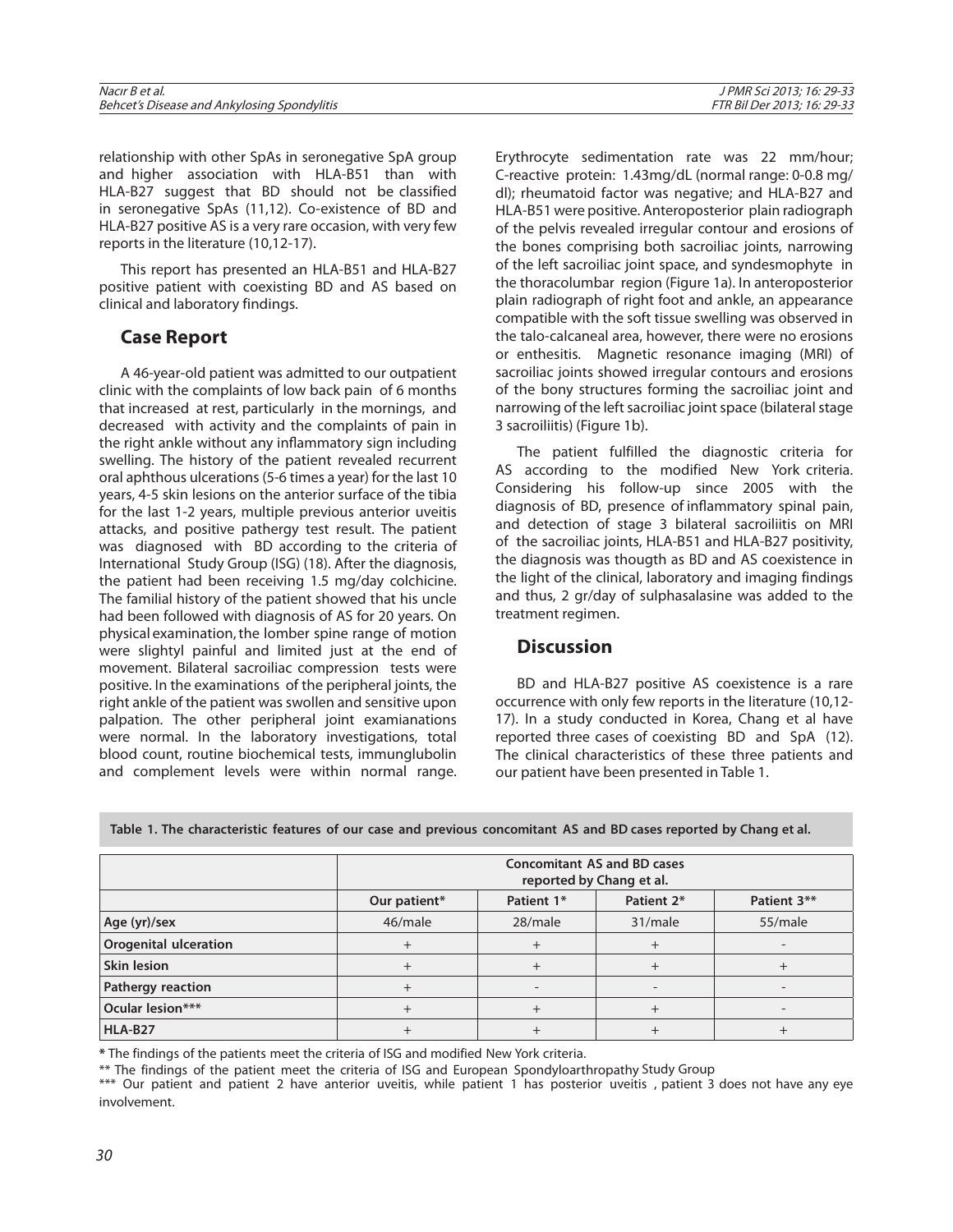

**Figure 1. a: Anteroposterior plain radiograph of the pelvis revealed stage 3 bilateral sacroiliitis including irregular contour and erosions of the bones comprising both sacroiliac joints (red arrows), narrowing of the left sacroiliac joint space and syndesmophyte (black arrow) in the thoracolumbar part of spine.** 

**b: Magnetic resonance imaging (MRI) of sacroiliac joints showed stage 3 bilateral sacroiliitis and irregular contours, erosions and narrowing of the sacroiliac joint was prominent at the left side than right side (red arrows).**

Moll et al have proposed that BD can be classified in SpAs, which has been held in controversy (11). However, literature reveals some evidence in support of this hypothesis. Some earlier reports have shown increased prevalence of sacroiliitis and inflammatory spinal pain in BD (12-14). Another support is the presence of cases meeting the criteria of both BD and AS or SpA classification. Still another support is the presence of clinically overlapping syndromes such as BD, inflammatory bowel disease, and Reiter syndrome, which are classified in SpAs.

There are conflicting reports on the incidence of AS and sacroiliitis coexistence in BD. Evaluation of the patients according to various criteria and limited number of patients in the series presented lead to difficulties in reaching a common consensus. Dilşen et al have reported an incidence rate of 10% for AS in BD (4), while Yazici et al have detected only one AS patient in a series of 184 patients with BD (3). Despite reports of varying incidence rates of sacroiliitis (5.2-34%) in BD, according to some studies, the incidence of sacroiliitis in BD does not increase compared to that in normal population (5,6,19). The inconsistency between the

results of relevant studies has been attributed to the various interpretations of anterioposterior pelvis graphs. Although no difficulties have been encountered in the interpretation of moderate and severe sacroiliitis, the main difficulty has been experienced in interpreting low grade or early stage sacroiliitis (20). Thus, the use of advanced imaging modalities in determining low grade or early stage sacroiliitis has been advocated (7).

HLA-B51 association is the most important evidence for the role of genetic factors in BD pathogenesis. This association has been supported by studies on different ethnic groups. Chang et al have determined an incidence rate of 51.7% for HLA-B51 in BD and 21.4% in AS (12). Chamberlain et al have determined increased incidence of HLA-B27 in BD, which was similar to the rates determined in patients with psoriatic arthritis (6). Similarly, Lehner et al have reported increased incidence rate of HLA-B27 in BD patients with arthritis (21); however, other authors have found no association between HLA-B27 and BD and reported an incidence rate of 0-10% for HLA-B27 in BD as in normal population (22). In patients with BD, positive HLA-B27 and negative HLA-B5 have been found to constitute a risk factor for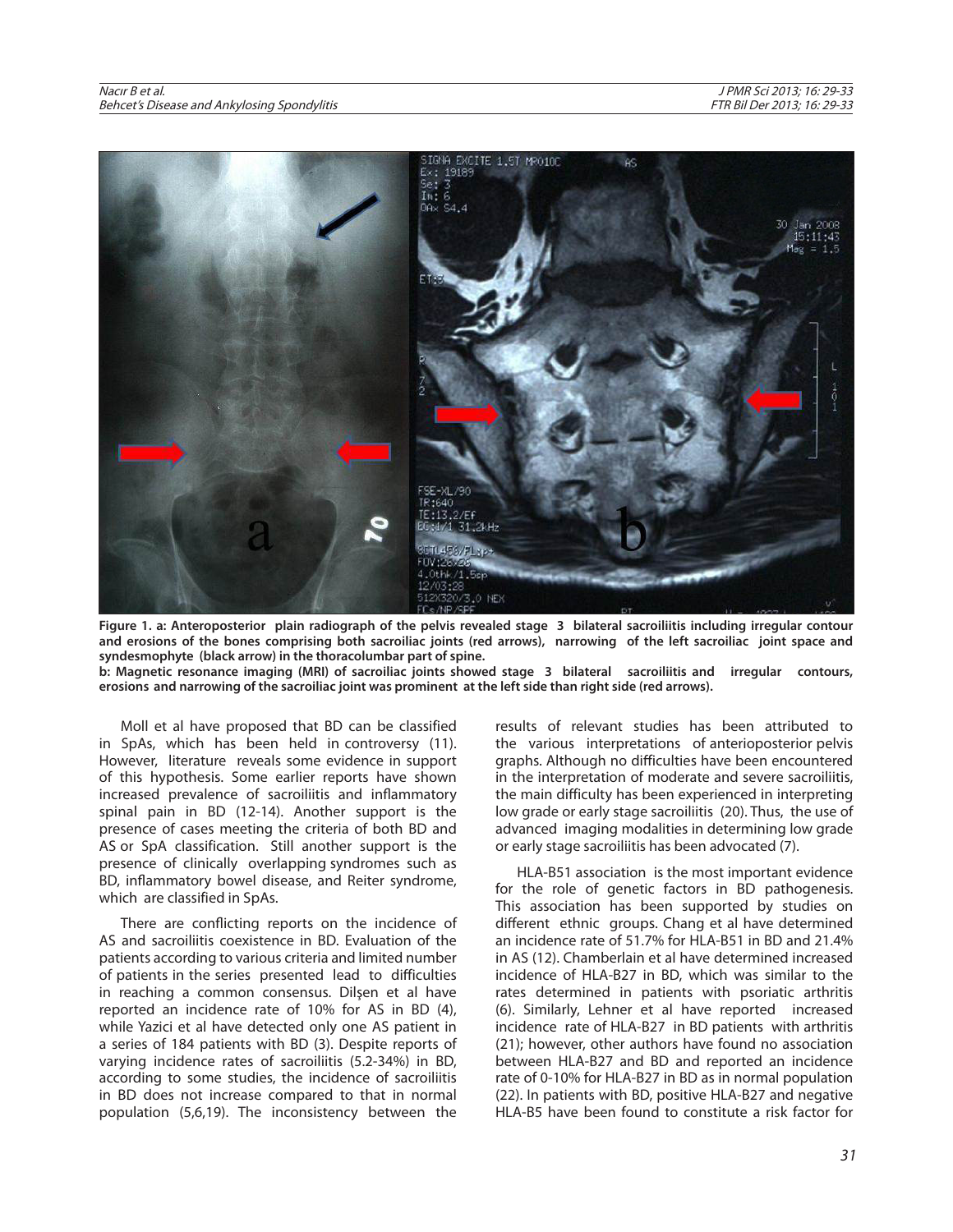| Nacır B et al.                              | I PMR Sci 2013: 16: 29-33          |
|---------------------------------------------|------------------------------------|
| Behcet's Disease and Ankylosing Spondylitis | <i>FTR Bil Der 2013: 16: 29-33</i> |
|                                             |                                    |

AS development (22). Nine subtypes of HLA-B27 antigen with various aminoacid sequences have been defined. The association of AS with HLA-B2705, HLA-B2702, and HLA-B2704 has been shown in many communities (23-26). Gül et al has suggested that except HLA-B51, HLA-B2702 may be HLA-B allele associated with BD. HLA-B2702 and HLA-B51 have common sequences. This sequence is between 77-83 positions in α1 helix of HLA-B molecule. This common sequence has also been shown in KIR3DL1 (NKB1) receptor, which selectively inhibits the cellular cytotoxicity of natural killer (NK) cells. The disruption in the regulation of KIR-HLA class 1 interactions of NK and other cytotoxic T cells may account for potential pathogenic mechanisms. Nevertheless, the fact that none of the HLA-B alleles except B2702 shares B51-KIR sequence renders this hypothesis less reliable (27,28).

Retinal soluble antigen, which is a protein essentially found in the retina reflects the immune response arising after tissue destruction due to uveitis (29). Wildner et al have shown a common sequence having aminoacid homology with retinal soluble antigen in HLA-B27 and HLA-B51 (28,30). This common sequence corresponds to PDS-antigen, an immune dominant epitope of retinal soluble antigen. Against PDS-antigen of retinal soluble antigen that arises due to inflammation in the uveal tract associated with a triggering factor and retinal damage that follows, CD4 T lymphocytes become reactive and lead to expression of various proinflammatory cytokines and chemocines. The expression of these mediators increases the expression of class 1 HLA molecules like HLA-B27/51 on the surface of the uveal tract. This is followed by cross reaction of T lymphocytes that has become reactive against PDS antigen of retinal soluble antigen to the common epitope of HLA-B27/51 and retinal soluble antigen (29). At the end, increased proinflammatory cytokine expression causes tissue destruction in the uveal tract, which results in uveitis development (Diagram 1). This finding suggests that uveitis that may develop in BD and AS may have the same underlying mechanisms (27,30).

In this report, a 46-year-old patient with coexisting BD and AS, a very rare occurrence, has been presented. The patient had no marked peripheral joint involvement but axial skeletal involvement (particularly sacroiliac involvement). The case reported here seems like a coincidental BD and AS coexistence based on the clinical and laboratory findings. However, as has been mentioned in the discussion, the presence of some common sequences in the subtypes of HLA-B51 and HLA-B27 may suggest the presence of common pathways in the pathogenic process of both diseases. This may require re-questioning the hypothesis that BD should be classified in SpAs. Undoubtedly, further genetic studies on HLA-B51 and HLA- B27 will shed light on the issue.

**Diagram 1. An immunological model for the role of cross reactive retinal-S antigen and HLA-B27/B51 derived protein in uveitis of Behçet's disease (Redrawn with permission from Direskeneli H (2001) Behçet's disease: infectious aetiology, new autoantigens, and HLA-B51. Ann Rheum Dis 60(11): 996-1002).**



## **References**

- 1. Yurdakul S, Yazici H, Tüzün Y, Pazarli H, Yalçin B, Altaç M, et al. The arthritis of Behçet's disease: a prospective study. Ann Rheum Dis 1983;42(5):505-515.
- 2. Kim HA, Choi KW, Song YW. Arthropathy in Behçet's disease. Scand J Rheumatol 1997; 26(2):125-129.
- 3. Yazici H, Tuzlaci M, Yurdakul S. A controlled survey of sacroiliitis in Behcet's disease. Ann Rheum Dis 1981;40(6):558-559.
- 4. Dılsen N, Konıce M, Aral O. Why Behçet's disease should be excepted as a seronegative arthritis. In: Lehner T, Barnes CG (eds) Recent advences in Behçet's disease. Royal Society of Medicine Services, London, Newyork, 1986:pp 281-284 (International Congress and Symposium Series No: 103).
- 5. Maghraoui AE, Tabache F, Bezza A, Abouzahir A, Ghafir D, Ohayon V, et al. A controlled study of sacroiliitis in Behçet's disease. Clin Rheumatol 2001;20(3):189-191.